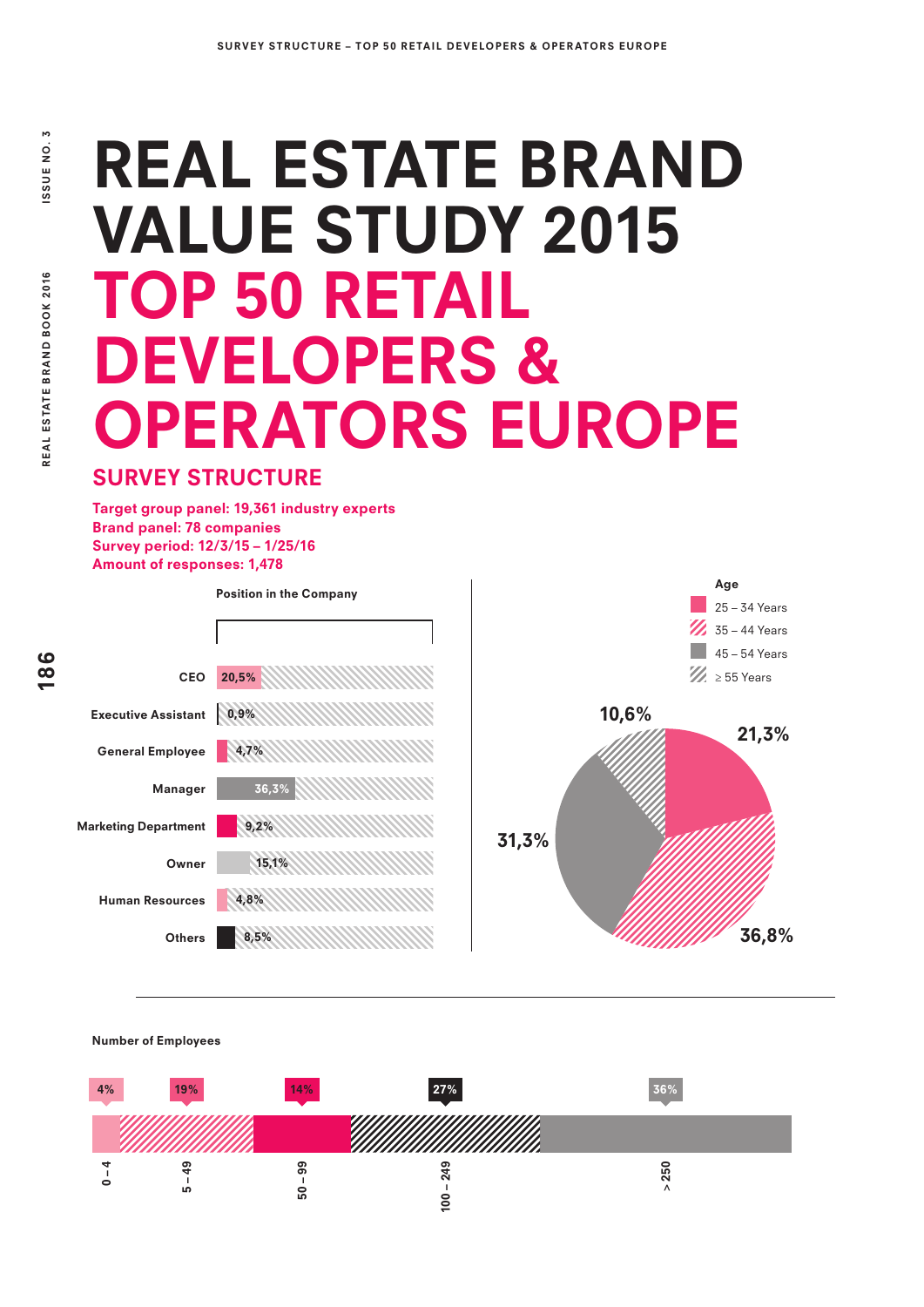| 1,8%<br>Belgium<br>0.4%<br>Bosnia/Herzegovina<br>0,6%<br>Bulgaria<br>1.2%<br>Czech Republic<br>0,9%<br>Croatia<br>4.9%<br>Denmark<br>2,8%<br>Finland<br>7,9%<br>France<br>19,8%<br>Germany<br>12,5%<br><b>Great Britain</b> |
|-----------------------------------------------------------------------------------------------------------------------------------------------------------------------------------------------------------------------------|
|                                                                                                                                                                                                                             |
|                                                                                                                                                                                                                             |
|                                                                                                                                                                                                                             |
|                                                                                                                                                                                                                             |
|                                                                                                                                                                                                                             |
|                                                                                                                                                                                                                             |
|                                                                                                                                                                                                                             |
|                                                                                                                                                                                                                             |
|                                                                                                                                                                                                                             |
|                                                                                                                                                                                                                             |
| 0,3%<br>Greece                                                                                                                                                                                                              |
| 0,8%<br>Hungary                                                                                                                                                                                                             |
| 4,2%<br>Italy                                                                                                                                                                                                               |
| 0,9%<br>Latvia                                                                                                                                                                                                              |
| 4,4%<br>Netherlands                                                                                                                                                                                                         |
| 2,9%<br>Poland                                                                                                                                                                                                              |
| 5,1%<br>Portugal                                                                                                                                                                                                            |
| 0,9%<br>Romania                                                                                                                                                                                                             |
| 4,7%<br>Russia                                                                                                                                                                                                              |
| 5,3%<br>Spain                                                                                                                                                                                                               |
| 1,9%<br>Sweden                                                                                                                                                                                                              |
| 0,9%<br>Switzerland                                                                                                                                                                                                         |
| 3,1%<br>Turkey                                                                                                                                                                                                              |
|                                                                                                                                                                                                                             |

Business Location





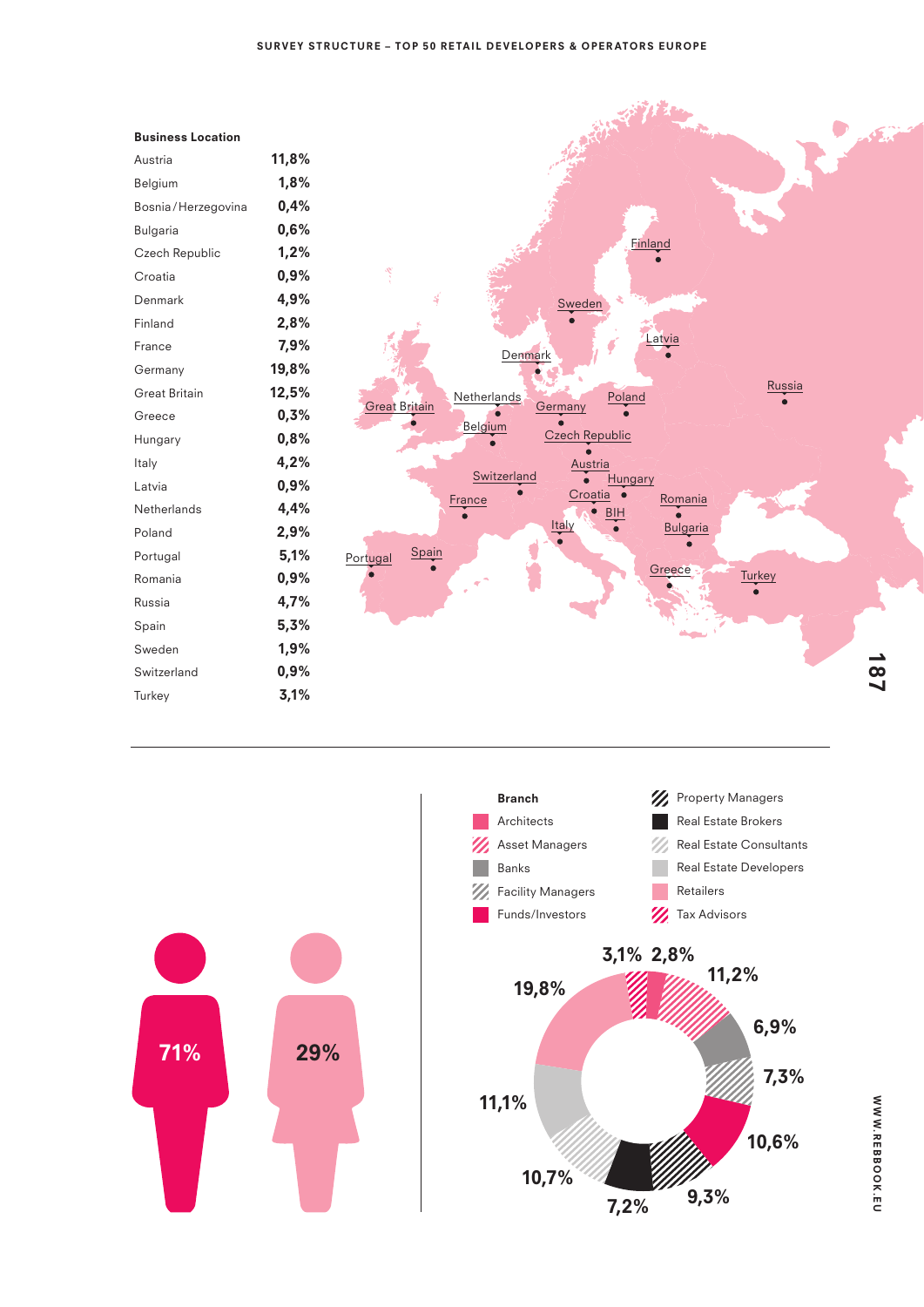# TOP 10 EUROPA

| <b>Brand</b> |                              |                                             |                           | <b>Brand</b> value |
|--------------|------------------------------|---------------------------------------------|---------------------------|--------------------|
| 01           | <b>Unibail-Rodamco</b>       | unibail rodamco                             | <u> АНИНИИ ШИН.</u>       | 91,04              |
| 02           | <b>CBRE Global Investors</b> | BRE<br><b>GLOBAL</b><br>INVESTORS           | IIIIIIIIIIIIIIIIIIIIII    | 89,84              |
| 03           | <b>ECE Projektmanagement</b> | ECE,                                        | <u> АНИИШИНИИ </u>        | 88,72              |
| 04           | <b>TH Real Estate</b>        | $TH$ Real Estate                            |                           | 83,16              |
| 05           | Westfield                    | Westfield                                   | ,,,,,,,,,,,,,,,,,,,,,,,,, | 79,42              |
| 06           | Klepiere                     | <b>KLEPIERRE</b>                            |                           | 77,89              |
| 07           | Hammerson UK                 | <b>Hammerson</b>                            |                           | 71,75              |
| 08           | Inter IKEA                   | <b>TKEA</b>                                 |                           | 63,28              |
| 09           | <b>TriGranit</b>             | TRIGRANIT<br><b>DEVELOPMENT CORPORATION</b> |                           | 59,34              |
| 10           | Sonae Sierra                 | SIERRA                                      | ///////////               | 58,47              |

EUREB Brand Index

100%